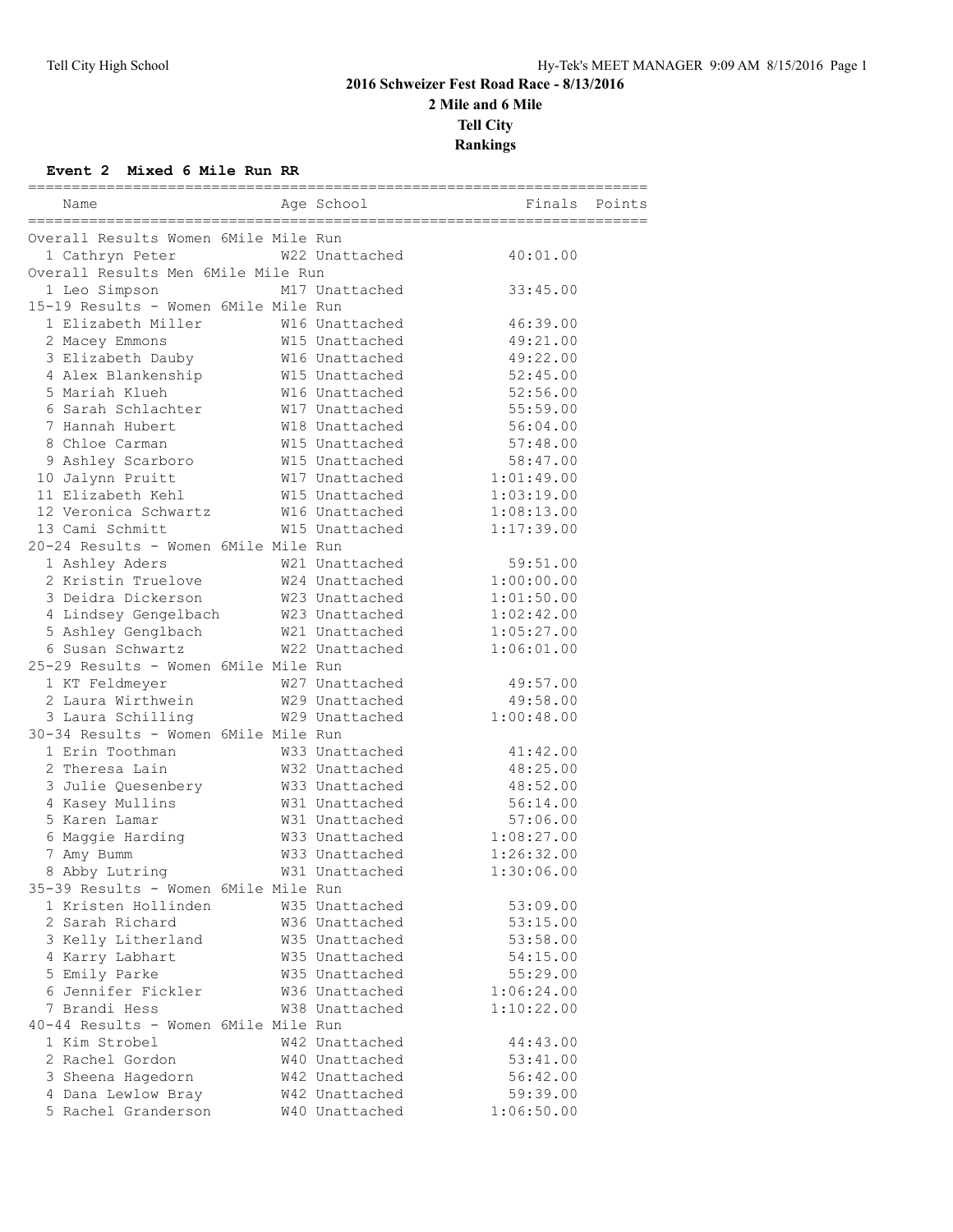## **2016 Schweizer Fest Road Race - 8/13/2016**

**2 Mile and 6 Mile**

**Tell City**

**Rankings**

| Event 2 Mixed 6 Mile Run RR             |  |                                  |                      |
|-----------------------------------------|--|----------------------------------|----------------------|
| 6 Rebecca Cronin                        |  | W41 Unattached                   | 1:08:02.00           |
| 7 Amy Lyons                             |  | W44 Unattached                   | 1:17:27.00           |
| 8 Alicia Aders                          |  | W44 Unattached                   | 1:20:20.00           |
| 45-49 Results - Women 6Mile Mile Run    |  |                                  |                      |
| 1 Lavonne Haake                         |  | W49 Unattached                   | 52:19.00             |
| 2 Liz Newton                            |  | W45 Unattached                   | 54:16.00             |
| 3 Janet Bushkoetter                     |  | W46 Unattached                   | 56:25.00             |
| 4 Julie Franchville                     |  | W48 Unattached                   | 1:03:10.00           |
| 5 Denise Malone                         |  | W45 Unattached                   | 1:09:34.00           |
| 50-54 Results - Women 6Mile Mile Run    |  |                                  |                      |
| 1 Krista Harms                          |  | W50 Unattached                   | 48:32.00             |
| 2 Linda Gengelbach                      |  | W50 Unattached                   | 59:50.00             |
| 3 Mary May                              |  | W51 Unattached                   | 1:04:12.00           |
| 4 Kathy Sterling                        |  | W52 Unattached                   | 1:06:45.00           |
| 5 Kellie Pfeiffer                       |  | W50 Unattached                   | 1:11:45.00           |
| 6 Karen Russell                         |  | W54 Unattached                   | 1:15:45.00           |
| 7 Lorri Brune                           |  | W53 Unattached                   | 1:20:17.00           |
| 55-59 Results - Women 6Mile Mile Run    |  |                                  |                      |
| 1 Janet Lautner                         |  | W59 Unattached                   | 52:48.00             |
| 2 Julie Kohnert                         |  | W57 Unattached                   | 57:04.00             |
| 3 Candy Theile<br>4 Angie Fortwendel    |  | W55 Unattached                   | 1:06:22.00           |
|                                         |  | W59 Unattached                   | 1:24:26.00           |
| 5 Martha Cutrell                        |  | W55 Unattached                   | 1:24:27.00           |
| 6 Diana Knight                          |  | W59 Unattached                   | 1:26:31.00           |
| 60-69 Results - Women 6Mile Mile Run    |  |                                  |                      |
| 1 Kathy Brenton                         |  | W66 Unattached                   | 1:09:30.00           |
| 2 Martha Wahl                           |  | W61 Unattached                   | 1:12:50.00           |
| 14 & Under Results - Men 6Mile Mile Run |  |                                  |                      |
| 1 Aidan McCabe                          |  | M13 Unattached                   | 44:42.00             |
| 2 Phillip Gregg                         |  | M10 Unattached                   | 56:51.00             |
| 3 Joshua Gregg                          |  | M13 Unattached                   | 58:35.00             |
| 15-19 Results - Men 6Mile Mile Run      |  |                                  |                      |
| 1 Thomas Simpson                        |  | M17 Unattached                   | 35:08.00             |
| 2 Marcus Graham                         |  | M17 Unattached                   | 35:10.00             |
| 3 Seth Vaquero                          |  | M17 Unattached                   | 35:35.00             |
| 4 Nate Kaiser                           |  | M15 Unattached                   | 35:38.00             |
| 5 Elliot Reed                           |  | M16 Unattached                   | 37:20.00             |
| 6 Chase Beckort                         |  | M16 Unattached                   | 37:27.00             |
| 7 Donovan Ingle                         |  | M19 Unattached                   | 38:55.00             |
| 8 John Bashor                           |  | M16 Unattached                   | 39:34.00             |
| 9 Will Simpson                          |  | M15 Unattached                   | 39:36.00             |
| 10 Damian Coaltes                       |  | M16 Unattached                   | 40:41.00             |
| 11 Ben Becher                           |  | M16 Unattached                   | 44:33.00             |
| 12 Logan Hubert                         |  | M16 Unattached                   | 46:22.00             |
| 13 Sebastian Sturgeon                   |  | M19 Unattached                   | 1:05:17.00           |
| 20-24 Results - Men 6Mile Mile Run      |  |                                  |                      |
| 1 Paul Schwartz                         |  | M22 Unattached                   | 39:03.00             |
| 2 Cody Stone                            |  | M22 Unattached<br>M20 Unattached | 39:53.00<br>42:10.00 |
| 3 Bryce Lain<br>4 Hunter Sandage        |  | M21 Unattached                   | 45:05.00             |
|                                         |  |                                  | 46:31.00             |
| 5 Timothy Kloeppel<br>6 Andrew Harpenau |  | M23 Unattached<br>M23 Unattached | 47:41.00             |
| 25-29 Results - Men 6Mile Mile Run      |  |                                  |                      |
| 1 Brian Joyce                           |  | M28 Unattached                   | 35:42.00             |
|                                         |  |                                  |                      |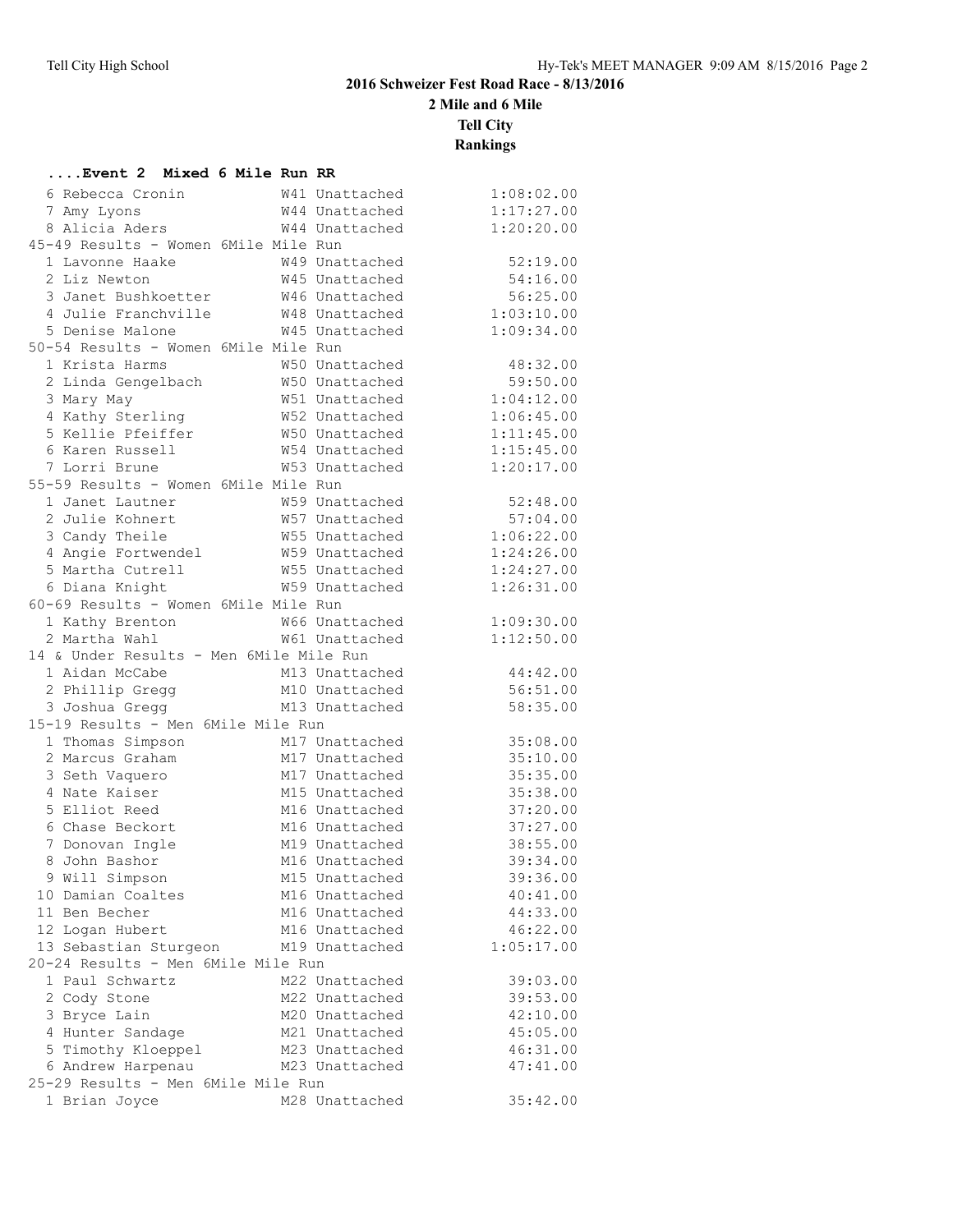**....Event 2 Mixed 6 Mile Run RR**

## **2016 Schweizer Fest Road Race - 8/13/2016**

**2 Mile and 6 Mile**

**Tell City**

**Rankings**

| 2 Wes Camp                                                        | M26 Unattached                   | 36:59.00   |
|-------------------------------------------------------------------|----------------------------------|------------|
| 3 Adam Gilbert                                                    | M27 Unattached                   | 37:22.00   |
| 4 Jason Sprinkle                                                  | M27 Unattached                   | 42:31.00   |
| 5 Brian Russell                                                   | M26 Unattached                   | 51:42.00   |
| 6 Jeff Weiss                                                      | M25 Unattached                   | 52:44.00   |
| 7 Dave Brune                                                      | M25 Unattached                   | 56:59.00   |
| 8 Zach Brune                                                      | M25 Unattached                   | 57:01.00   |
| 30-34 Results - Men 6Mile Mile Run                                |                                  |            |
| 1 Lewis Kivettt                                                   | M33 Unattached                   | 35:39.00   |
| 2 Matthew Bartsch                                                 | M34 Unattached                   | 37:00.00   |
| 3 Zach Toothman                                                   | M34 Unattached                   | 41:43.00   |
|                                                                   |                                  | 46:40.00   |
| 5 Darrin James                                                    | M31 Unattached                   | 52:51.00   |
| 6 Tyler Weiss                                                     | M31 Unattached                   | 52:53.00   |
| 7 Chance Mullins M30 Unattached                                   |                                  | 56:13.00   |
| 8 Steve Harding                                                   | M33 Unattached                   | 1:08:26.00 |
| 35-39 Results - Men 6Mile Mile Run                                |                                  |            |
| 1 Jason Land                                                      | M39 Unattached                   | 36:22.00   |
| 2 Graham Paxton                                                   | M35 Unattached                   | 38:01.00   |
| 3 Jason Barnet                                                    | M39 Unattached                   | 41:17.00   |
| 4 Ryan Zimmer                                                     | M39 Unattached                   | 47:43.00   |
| 5 David Beertzer                                                  |                                  | 49:56.00   |
| 6 Jason Combs                                                     | M39 Unattached<br>M37 Unattached | 51:04.00   |
| 7 Ryan Fortwendel M36 Unattached                                  |                                  | 1:11:09.00 |
| 40-44 Results - Men 6Mile Mile Run                                |                                  |            |
| 1 Brian Beckort                                                   | M44 Unattached                   | 39:00.00   |
| 2 Chris DeJarnette M42 Unattached                                 |                                  | 50:40.00   |
| 3 Scott Rasmer                                                    | M43 Unattached                   | 1:06:10.00 |
| 45-49 Results - Men 6Mile Mile Run                                |                                  |            |
| 1 Keith Zellers M46 Unattached                                    |                                  | 42:56.00   |
| 2 Jason Powell                                                    | M46 Unattached                   | 46:51.00   |
| 3 Chris Thorton                                                   | M48 Unattached                   | 50:20.00   |
| 4 Rob Kruse                                                       | M49 Unattached                   | 51:06.00   |
| 5 Paul Bloom                                                      |                                  | 52:51.00   |
| 6 John Pfeiffer                                                   | M49 Unattached<br>M49 Unattached | 54:19.00   |
| 7 Dave Slaughterback M47 Unattached                               |                                  | 57:29.00   |
| 8 Sanders Kenneth                                                 | M45 Unattached 1:00:16.00        |            |
| 9 Pete Lashley                                                    | M45 Unattached                   | 1:10:55.00 |
| 50-54 Results - Men 6Mile Mile Run                                |                                  |            |
|                                                                   |                                  | 44:49.00   |
| 1 Stephen Johnson M53 Unattached<br>2 Steve Becher M51 Unattached |                                  | 45:35.00   |
| 3 Patrick Miller                                                  | M51 Unattached                   | 46:33.00   |
| 4 Rick Braun                                                      | M51 Unattached                   | 48:00.00   |
| 5 Bruce Dupont                                                    | M50 Unattached                   |            |
|                                                                   |                                  | 55:28.00   |
| 6 Martin Scheuer                                                  | M52 Unattached                   | 55:35.00   |
| 7 Dan Lacy                                                        | M50 Unattached                   | 57:39.00   |
| 8 Mike Theile                                                     | M54 Unattached                   | 1:04:16.00 |
| 55-59 Results - Men 6Mile Mile Run                                |                                  |            |
| 1 Pat Sweeney                                                     | M58 Unattached                   | 47:04.00   |
| 2 Allan Lawalin                                                   | M55 Unattached                   | 50:43.00   |
| 3 Bob Sprinkle                                                    | M59 Unattached                   | 1:03:52.00 |
| 4 Brian Floyd                                                     | M56 Unattached                   | 1:05:25.00 |
| 5 Brad Swain                                                      | M56 Unattached                   | 1:14:29.00 |
| 60-69 Results - Men 6Mile Mile Run                                |                                  |            |